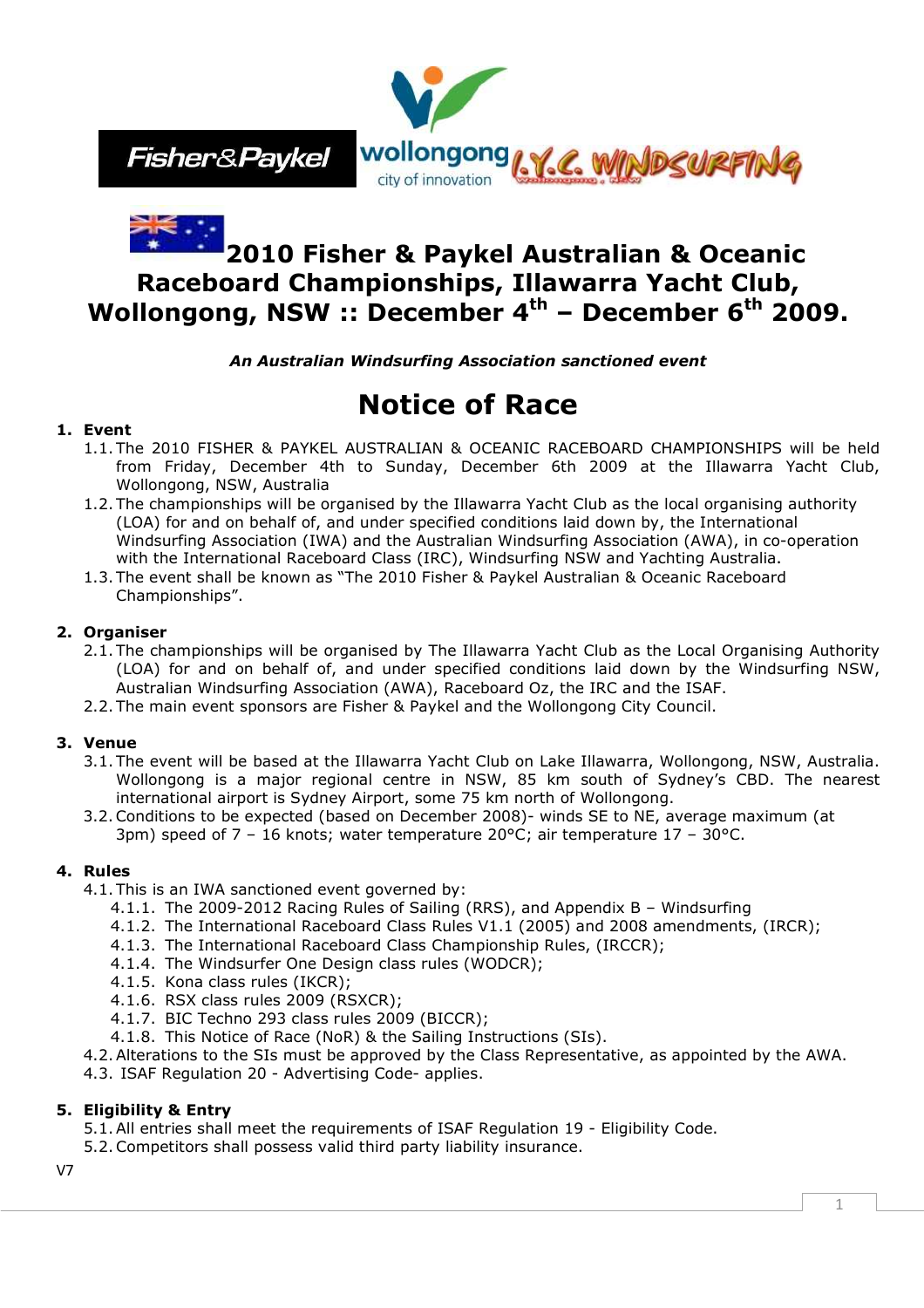- **6. Classes & Divisions** *(Please Note section 10)*
	- 6.1. Equipment Divisions

Raceboard Open – Unlimited sail size Raceboard International – Sail sizes will comply with IRCCR G1.1 Raceboard Silver Raceboard Junior

Windsurfer One Design – Board & sails complies with WODCR Kona One – Board & sails complies with IKCR Part C RSX – Board – Board & sails complies with RSXCR Part D – part G BIC Techno 293 – Board & sails complies with BICCR Part D – Part G

- 6.2. Gender Divisions:
	- 6.2.1. The Championship is a single discipline event for Men and Women ;
	- 6.2.2. Women shall race with the Men's fleet.
- 6.3.Age Divisions:
	- 6.3.1. A junior is a boy or girl who is less than 17 years of age
	- 6.3.2. A Youth is a man or woman who is less than 20 years of age
	- 6.3.3. A competitor shall not be older than the maximum age limit in the relevant division by Dec  $31<sup>st</sup>$  2010.
- 6.4. Weight Divisions:
	- 6.4.1. For the Australian titles:
		- 6.4.1.1. Light weight; 69.9 kilo and below
		- 6.4.1.2. Medium weight; 70 to 85 kilo
		- 6.4.1.3. Heavy weight; 85.1 kilo and up
		- 6.4.1.4. Overlapping weight categories
			- Competitors weighing in close to or within  $+$  2 kilo's to the next weight division may choose which division to participate.
	- 6.4.2. For the Oceanic titles no weight classes apply (this changes IRCCR 1.6).
	- 6.4.3. Note the Windsurfer One Design requirements WODCR
	- 6.4.4. Note the Kona requirements IKCR c4
- 6.5.Raceboard Open, International, Windsurfer One Design, Kona, RSX, BIC Techno, and Silver divisions will race as one fleet.
- 6.6. The Raceboard Silver division will race a lesser number of laps and/or may race a different course, as decided by the race committee, largely depending upon conditions and the number of entrants.
- 6.7. The Raceboard Junior division will race on its own course.
- 6.8. The Oceanic Championship will be decided by the results in the Raceboard International division.

#### **7. Race Format**

- 7.1. There shall be a maximum of 4 races per day. The maximum number of races in the series is 12.
- 7.2.A minimum of three (3) races are required for a valid Championship.
- 7.3. For the Raceboard Junior division there will be a maximum of 2 races per day. The maximum number of races in the series is 6.
- 7.4. For the Raceboard Junior division a minimum of three (3) races are required for a valid championship.
- 7.5.Racing will be conducted in winds less than 30 knots. There is no minimum wind limit for racing, however racing suitability in light winds will be at the discretion of the race officer. This changes IRCCR 2.3 Please refer to the Sailing Instructions for precise definitions.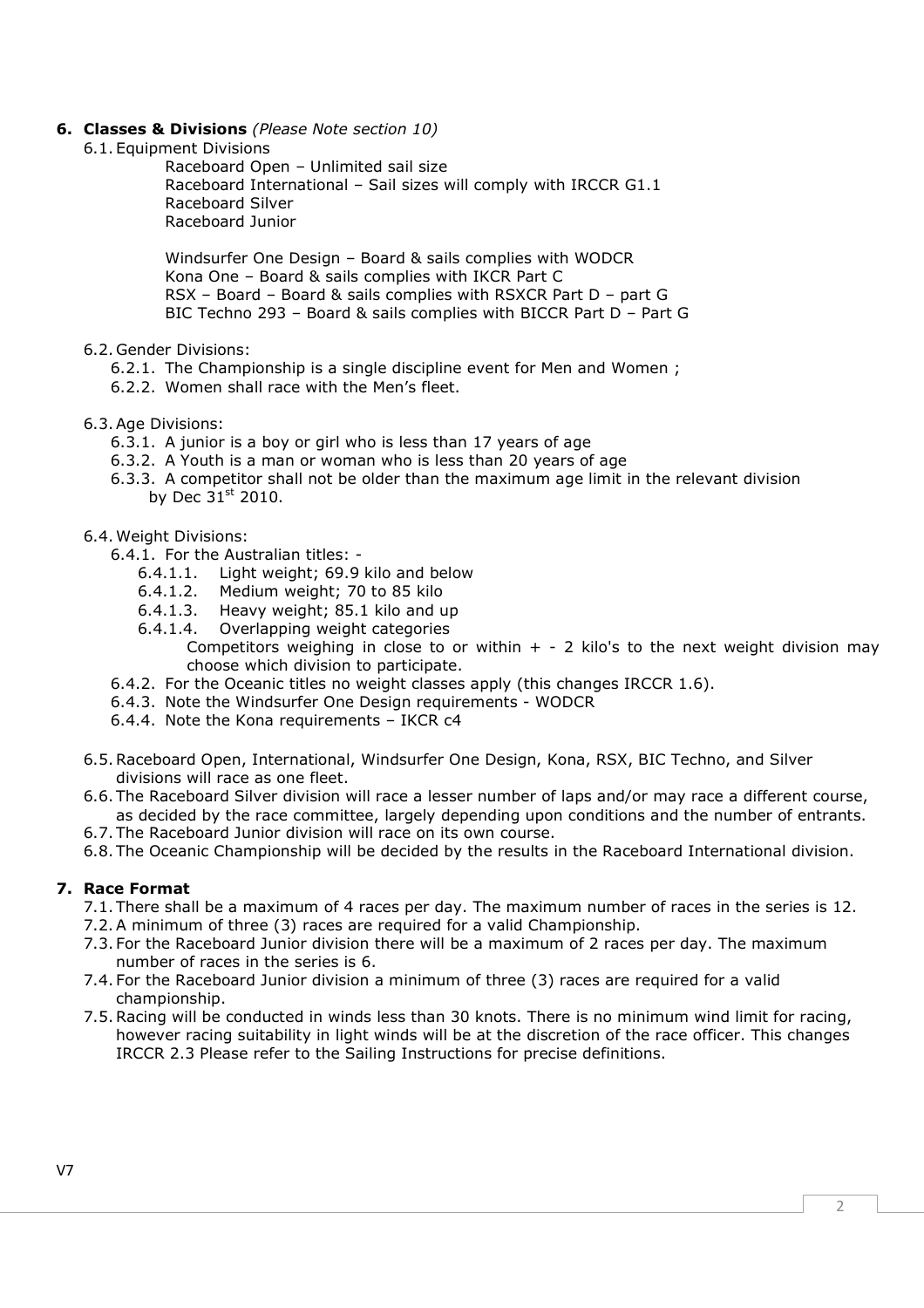### **8. Schedule**

| 0830 - 1030 hrs Registration  |
|-------------------------------|
| 1030 hrs Skippers meeting     |
| 1100 hrs First possible start |
| 0830 - 1000 hrs Registration  |
| 1030 hrs Skippers meeting     |
| 1100 hrs First possible start |
|                               |

Sunday Dec 6<sup>th</sup> Last possible start 1600 hrs, Prize Giving Ceremony 1800 hrs

For the Raceboard Junior division;

| 0830 - 1000 hrs Registration  |
|-------------------------------|
| 1000 hrs Skippers meeting     |
| 1030 hrs First possible start |
| 0830 - 0900 hrs Registration  |
| 0930 hrs Skippers meeting     |
| 1000 hrs Racing               |
|                               |

- **9. Equipment & Inspection** *(Please Note section 10)*
	- 9.1.All competitors shall bring their own equipment.
	- 9.2. It is the responsibility of each competitor to ensure that his/her board and equipment conforms to the relevant Class Rules.
	- 9.3. For the Australian Titles, raceboards that are not on the ISAF List of Approved Boards but are consistent with the IRCR Sections D1.2, D1.3, C1.1c and C5 will be allowed, provided prior approval is granted (see Appendix 1 - Non ISAF listed board approval form). This statement changes IRCR Section B.
	- 9.4. Equipment checks may be made throughout the event.
	- 9.5. The equipment inspectors may pay special attention to sail identification. National letters & sail numbers may be placed on both sides of the sail and in a colour that contrasts strongly with the body of the sail; placed immediately above the event advertising. All competitors should endeavour to comply with the national letter system according to the RRS 77.
	- 9.6.Raceboard competitors can nominate a maximum of three (3) sails to use over the event. This statement changes IRCR paragraph C.1.1(a)

# **10.Oceanic Title Eligibility**

- 10.1. To be eligible for the Oceanic Raceboard title a sailor must comply with IRCR Section B his or her raceboard must on the ISAF List of Approved Boards, and he or she must compete in the Raceboard International class.
- 10.2. The Oceanic Raceboard title is a separate from the Australian Raceboard title even though the same races are competed in. Those sailors that are eligible for the Oceanic Raceboard title will be extracted from the finishing results of the Raceboard International class races and resequenced, (e.g. 1st, 2nd,4th,6th becomes 1st, 2nd, 3rd, 4th), to determine the winner.

# **11.Sailing Instructions (SIs)/ Event Programme**

The sailing instructions will be available from the www.iycwindsurfing.net.au website and at registration Details about the event programme scheduling social functions will be available from the registration office.

#### **12.Venue**

The Illawarra Yacht Club, Northcliffe Drive, Wollongong, NSW is the event base. The rigging area is in front of the western car park. The sailing area will be on Lake Illawarra.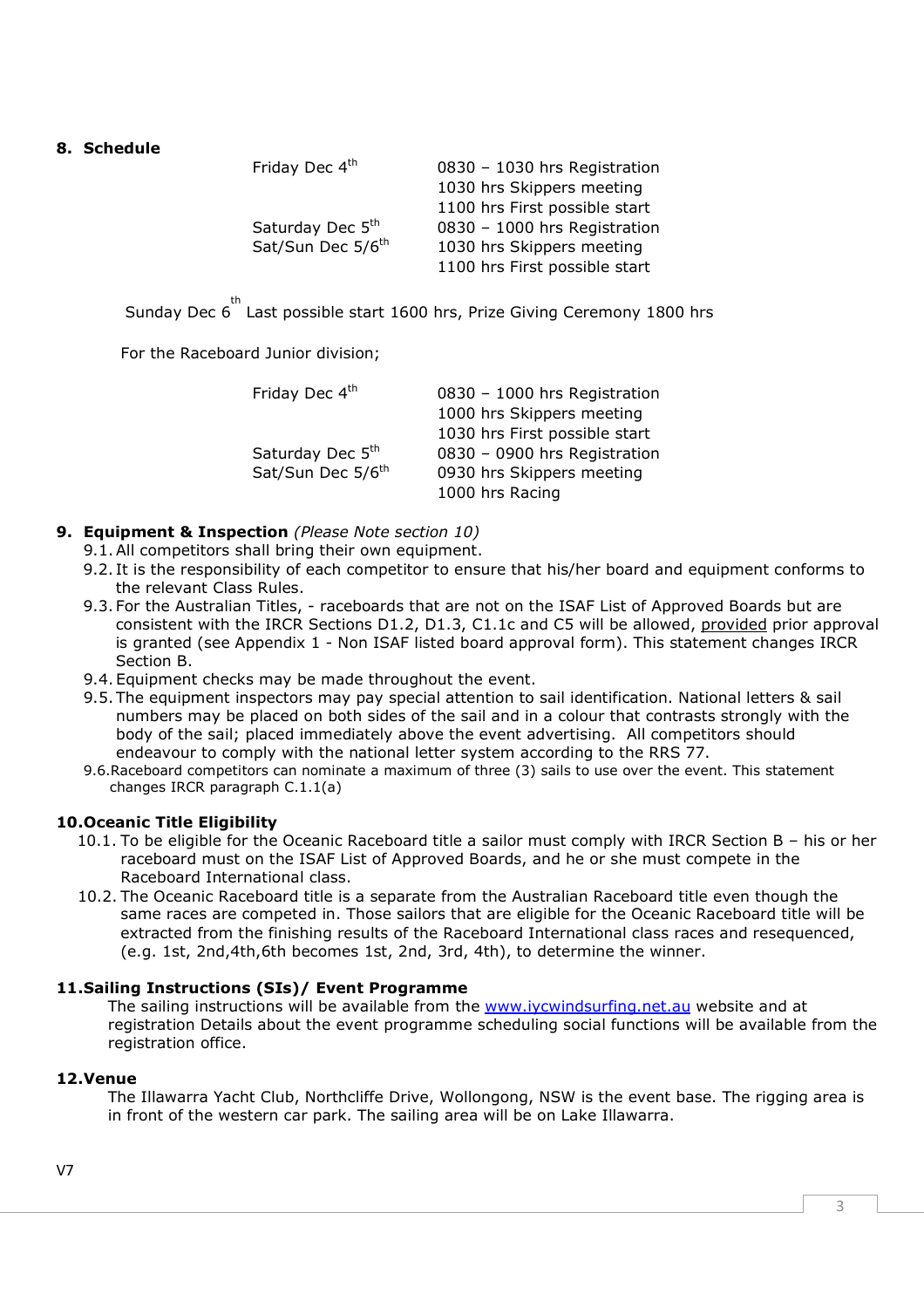#### **13.Courses**

The course to be set for any race will be determined by the Race Committee and set by the race officer. The race officer will ensure that the course diagram is posted on the Official Notice Board not later than 30 minutes before the start of a race.

#### **14.Scoring**

- 14.1. The RRS–Appendix A low points scoring system shall apply.
- 14.2. Division scoring will be according to ICRC 21.2
- 14.3. The race drops will be according to ICRC 21.5

### **15.Radio Communications**

A sailor shall neither make radio transmission while racing nor receive radio communication not available to all sailors. This restriction also applies to mobile telephone communications.

#### **16.Coaches & Support Boats**

- 16.1. Coaches are required to complete registration as per competitors.
- 16.2. Coach boats may support competitors. If you propose to bring your own, please advise the local organisers in advance.
- 16.3. Coaches and support crew shall wear buoyancy at all times whilst afloat.
- 16.4. Coach boats shall keep 100m clear of the course area during racing except when asked to assist by the Race Committee.

### **17.Personal Flotation Devices**

All competitors shall wear above the waist a jacket, harness, or vest with a minimum buoyancy of 4kg uninflated, in fresh water. The buoyancy shall be tested with a metal weight of 4kg, which shall remain supported for a minimum of 5 minutes. It is recommended to be at least a Type 2 PFD under Australian Standards of Safety Equipment. Personal buoyancy shall not weigh more than 1.5kg when wet weighed in accordance with RRS Appendix H. Attention is drawn to Fundamental Rule 1.2.

#### **18.Disclaimer of Liability**

Competitors take part in all races at their own risk. See RRS rule 4, Decision to race. The IYC, Windsurfing NSW, AWA, IWA, IRC and sponsors, their officers, members, servants, agents or representatives accept no liability for material damage, personal injury or death sustained in conjunction with or prior to, during, or after the championship.

#### **19.Insurance**

All entrants competing in the 2010 Fisher & Paykel Australian & Oceanic Raceboard Championships shall have third-party liability insurance cover of not less than AUD \$1,000,000 or equivalent thereof in any currency for any accident. All coaches/competitors who sign the Entry Form are deemed to have made a declaration that they hold such cover. Competitors may be asked to produce evidence of such insurance at registration.

# **20.Bibs/ Vests & Competitors Sail Branding**

During racing, competitors may be required by the organisers to wear bibs/vests carrying the event sponsors' branding; and carry the event sponsors' advertising on their sails. The stickers may not be cut or trimmed in any way.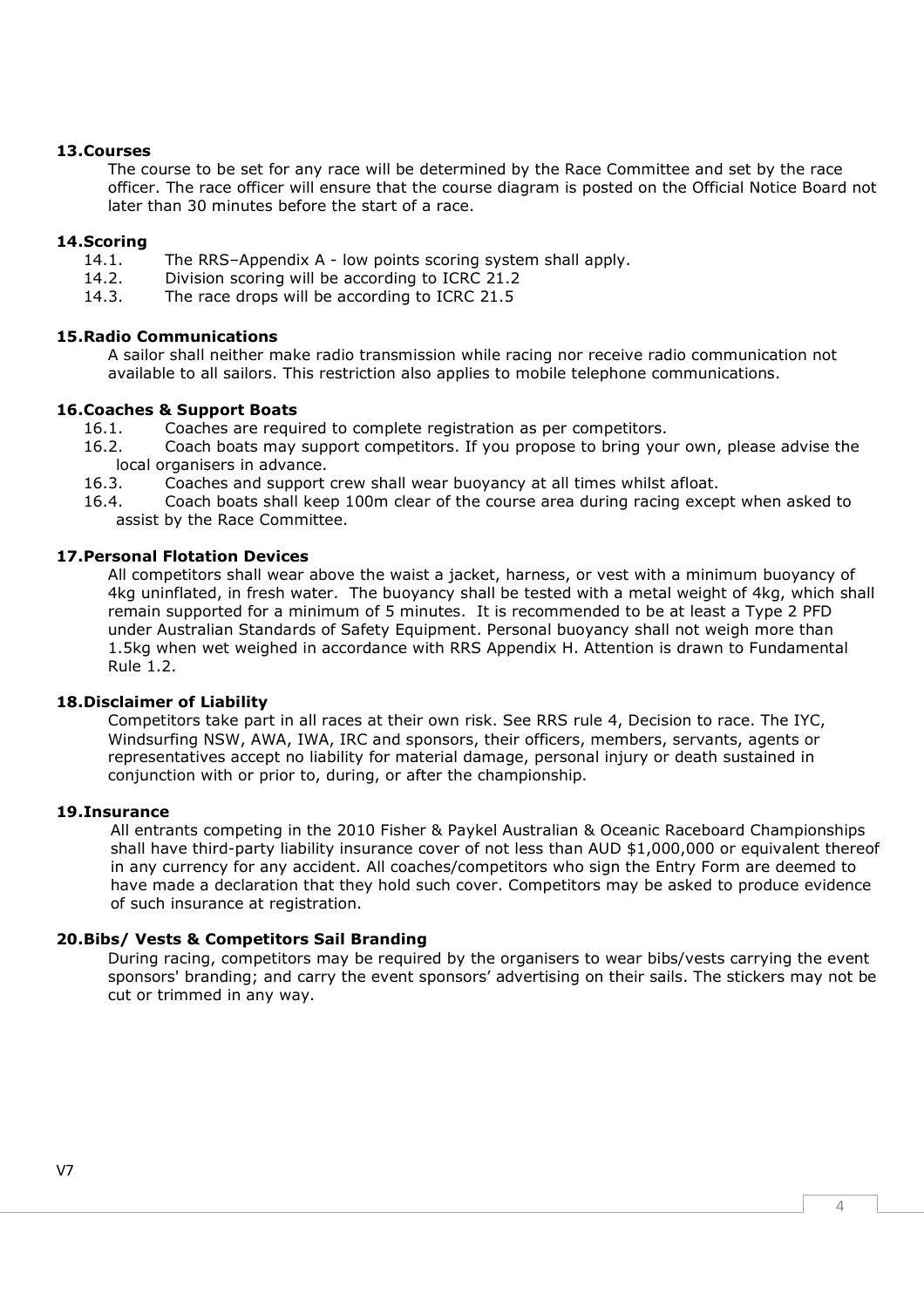### **21.Medals and Prizes**

- 21.1. Medals or trophies may be awarded up to the first three place getters within the Raceboard International division – Men's division, depending on entry numbers.
- 21.2. Medals or trophies may be awarded up to the first three place getters within the Raceboard International Women's division depending on entry numbers.
- 21.3. A Medal or trophy may be awarded to the first place getter within the Raceboard Open division.
- 21.4. Medals or trophies may be awarded to the first place getter within the Junior division and Youth division in the Raceboard International division, depending on entry numbers.
- 21.5. Medals or trophies may be awarded to the first three place getters within the Light weight, Medium weight and Heavy weight divisions in the Raceboard International division, depending on entry numbers.<br>21.6. The first
- 21.6. The first male in the Raceboard International division shall be known as the 2010 Australian (male) Raceboard Champion. The first female in Raceboard International division shall be known as the 2010 Australian (female) Raceboard Champion.
- 21.7. The first male in the Raceboard International division who complies with Oceanic title eligibility shall be known as the 2010 Oceanic (male) Raceboard Champion. The first female in Raceboard International division who complies with Oceanic title eligibility shall be known as the 2010 Oceanic (female) Raceboard Champion.
- 21.8. A Medal or trophy may be awarded to the first place getter within the RSX division.
- 21.9. A Medal or trophy may be awarded to the first place getter within the BIC Techno 293 division.
- 21.10. Medals or trophies may be awarded to the first place getters within the Light weight, and Heavy weight divisions in the Windsurfer One Design division.
- 21.11. Medals or trophies may be awarded to the first place getters within the Light weight, Medium weight and Heavy weight divisions in the Kona One Design division.

### **22.Anti Doping**

Competitors are reminded of RRS rule 5.

#### **23.Television and Media**

In registering for the event, competitors automatically grant to the Organising Authority the right in perpetuity to make, use and show from time to time at their discretion, any motion pictures, still pictures and live, taped or filmed television and other reproduction of them, taken during the period of the event, for the said Championship as defined in the Notice of Race and Sailing Instructions in which he/she participates without compensation.

#### **24.Social**

- 24.1. There are intentions to have a dinner on the Saturday night (December  $5<sup>th</sup>$ ) at the IYC.
- 24.2. The full facilities of the IYC are available over the event, including BBQ's., bar refreshments, coffee and food.

24.3. Further details of the social events will be provided closer to the event.

#### **25.Dress Code**

25.1. Smart casual clothes shall be worn for the Prize Giving Ceremony.

25.2. The organisers reserve the right to refuse entry to anyone whose standard of attire is not commensurate with the occasion.

#### **26.Accommodation**

There is a variety of holiday-rental accommodation, caravan parks and camping available in the areas near to the race site and in the surrounding suburbs. More information about accommodation for the event will be posted on the IYC Windsurfing website: www.iycwindsurfing.net.au.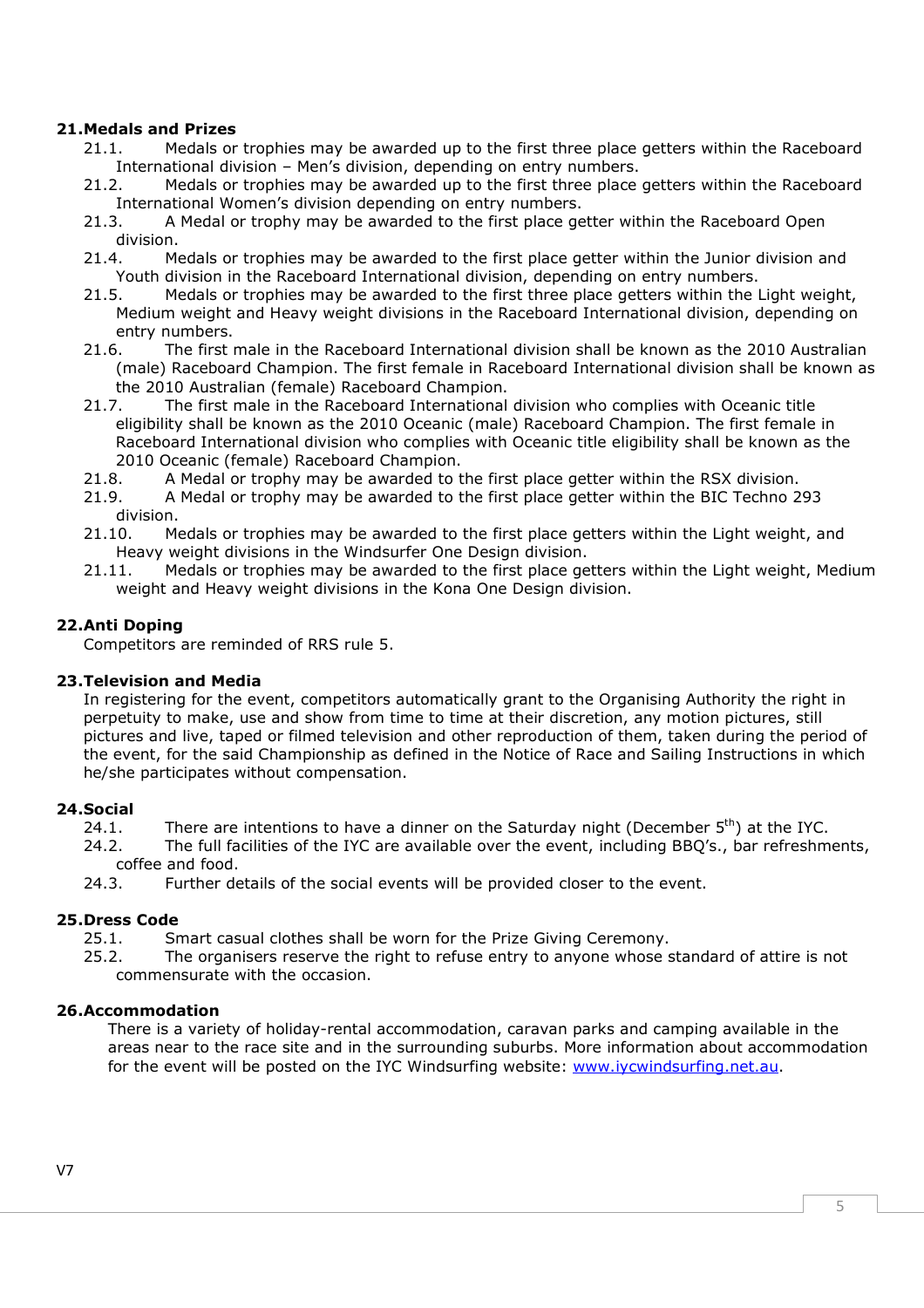# **27.Air Travel/ Transportation/ Transfers**

27.1. Sydney has both an International and Domestic Airport, approximately 75km north of the race site.<br>The 77.2.

The organising Committee can arrange transport to and from the airport for equipment, competitors and support personnel. It would assist the organiser if the competitors, requiring this service, could advise their flight details at least a week prior to the first day of the event.

#### **28.Registration**

28.1. The registration office during the regatta will be situated on the ground floor of the Illawarra Yacht Club, adjacent to the rigging and race area. For more local information before the regatta and to make enquiries please contact: Glen Morrell mobile: +61 (0)418 493 763

E-mail: glen.morrell@gmail.com - URL: www.iycwindsurfing.net.au Pat Coleman mobile +61 (0)414 244 144 E-mail: aus456@gmail.com - URL: www.lbws.com.au

- 28.2. Competitors will be required to produce the following information at registration.<br>28.2.1. Equipment Registration Form
	- Equipment Registration Form
	- 28.2.2. Regatta entry fee
- 28.3. Competitors may be required to produce the following information at registration
	- 28.3.1. Proof of current third-party insurance
	- 28.3.2. Proof of age
	- 28.3.3. Non ISAF listed board approval form.

# **29.Entries & Payment**<br>29.1. The entry

- The entry fee for this event is \$AUD 70.
- 29.2. Junior competitors can enter free of charge.
- 29.3. Entry fees will be paid on site in cash in AUD\$ only.

#### **30.Amendments**

Any amendments to this Notice of Race will be posted on the www.iycwindsurfing,net.au website no later than 1 December 2009.